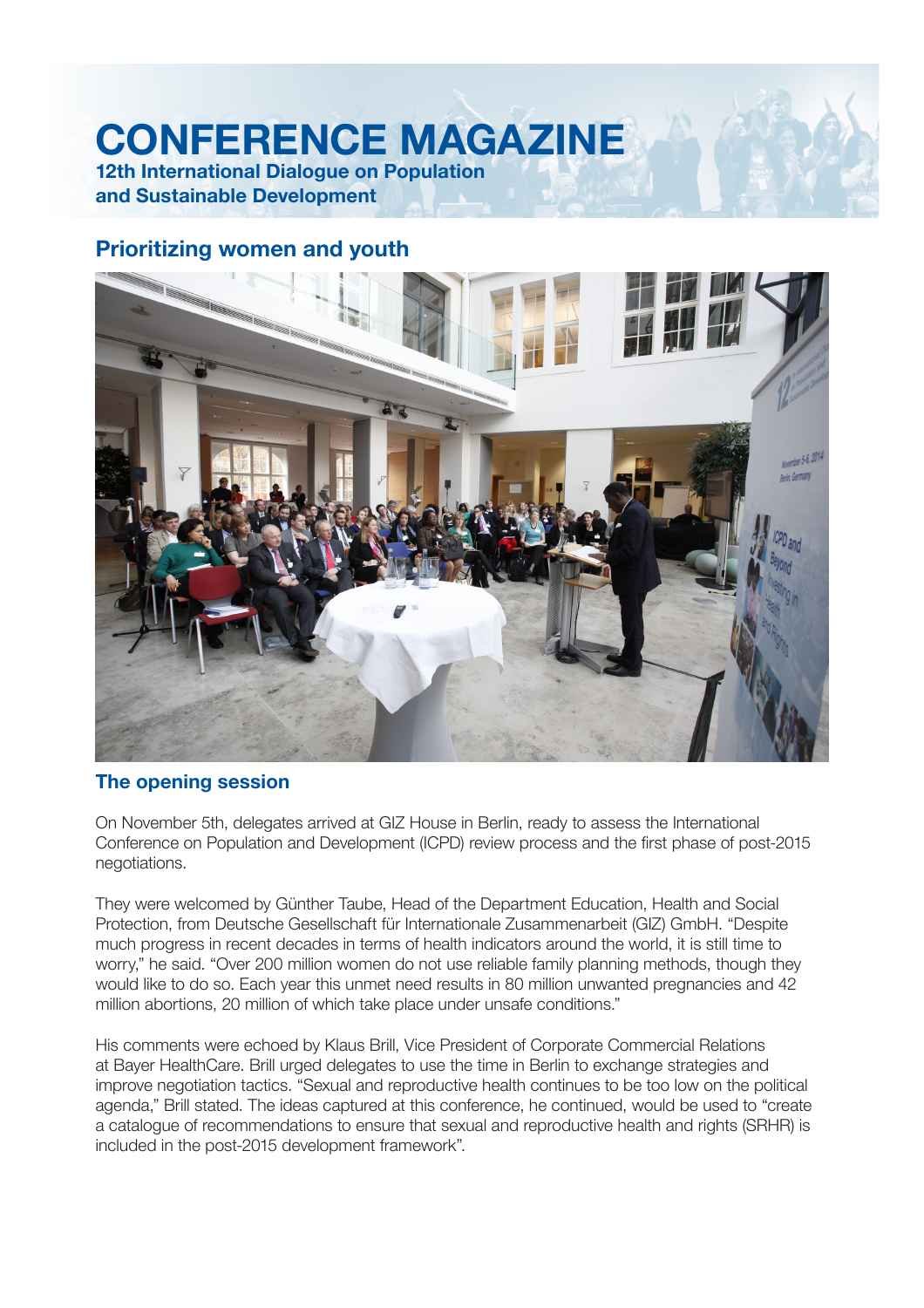Brill recognized the importance of securing rights for young people, which despite the absence of a target centered on young people in the proposed sustainable development goals. "We should continue to focus on young women and girls as the most vulnerable groups, especially in developing countries," he concluded.

#### **Successes since Cairo and a continuing journey**

In her welcome address, Ingrid-Gabriela Hoven, Director General, Global and Sectoral Policies for the German Federal Ministry for Economic Cooperation and Development (BMZ) remembered the history of the Cairo Conference. "The ICPD marked a paradigm shift in the field of population and development," she said. "Since the 1994 Cairo conference, we have focused on people as individuals - and on their needs. The Cairo program of action was the first document to recognize each and every person's right to sexual and reproductive health."

She noted a number of successes since then, including halving maternal and child mortality rates, and outlined Germany's commitment to keeping that momentum going. "Germany will be doing everything it can to make sure that the post-2015 agenda lays the foundation for a more just peaceful and sustainable world," she told delegates. "Sexual and Reproductive Health and Rights are an important part of that. One example of [our] support is our initiative on rights-based family planning and maternal health. The aim is to enable women to decide themselves on the number of children they have and the spacing of their pregnancies. This impacts positively on children's health and education, the economic prospects of the entire family, and population trends as a whole."

### **A girl at the heart of the development agenda**

Babatunde Osotimehin, Executive Director of the United Nations Population Fund (UNFPA), then delivered the day's keynote speech. He placed a ten year old girl at the heart of the fight for sexual and reproductive health and rights.

"The picture of those who are excluded is epitomized by the image of a poor little girl in a rural area, without education. She is the most vulnerable," he remarked. "She's married at ten, to a man four times her age. Her humanity, dignity and bodily integrity is brutally violated. Her childhood is cruelly ended. She ends up getting pregnant at 11, develops fistula and dies without us ever knowing who she is."

But Osotimehin said the work of the past twenty years had helped change the narrative of this girl's life. Since 1994 nearly a billion people have been lifted out of poverty, there are more girls in school, women in the workforce and women in politics, he pointed out.

"That's progress," he smiled.

He warned that the fight to protect and empower that ten year old girl is far from over. The next round